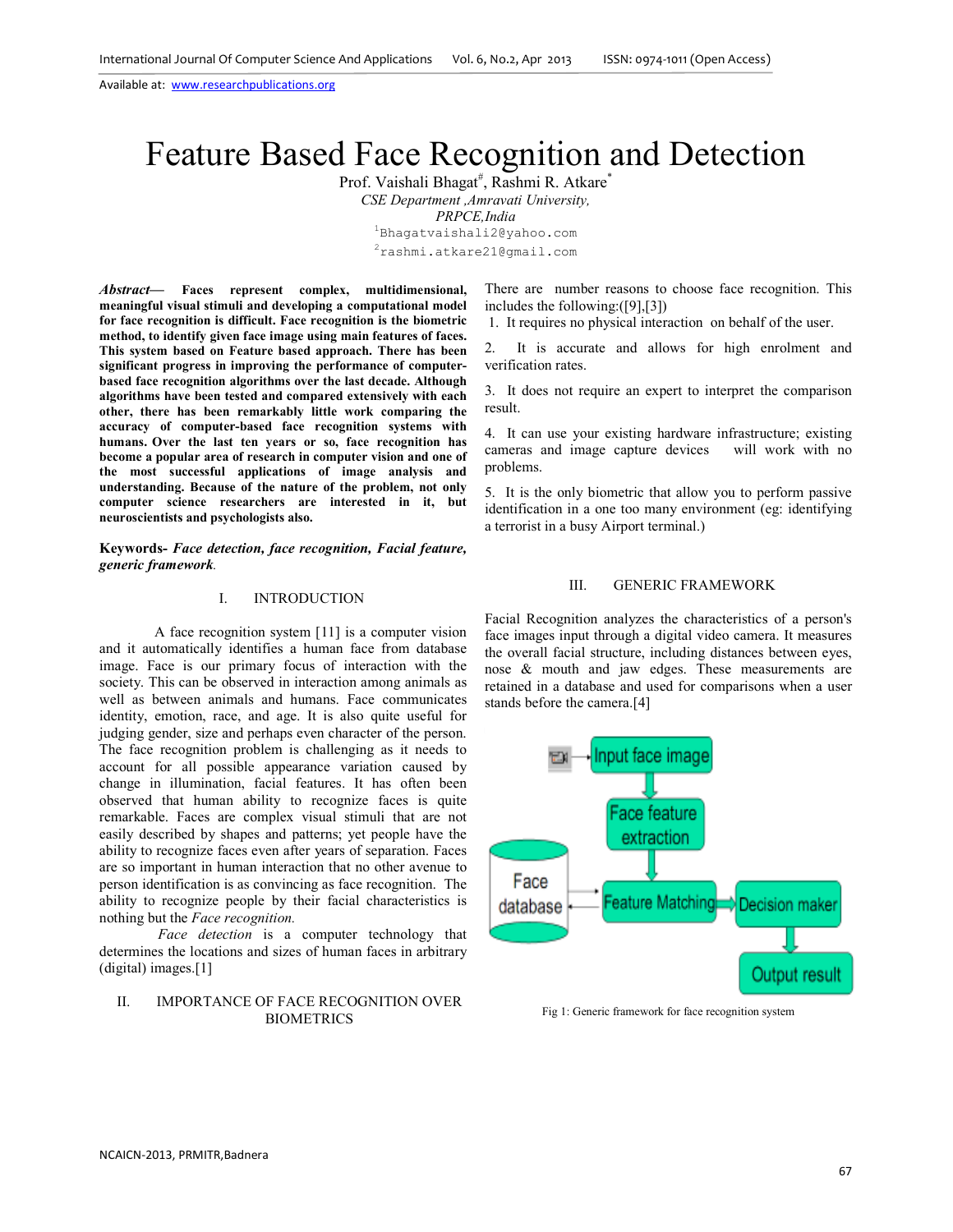Available at: www.researchpublications.org

Figure 1 depicts the face recognition system. It will take the image from camera i.e. input to the system. Then it will extract the facial features from input image. The extracted feature is then match with images in database on the basis of features. From that result system will take the decision and face recognition and detection is done.

# IV. FEATURE-BASED APPROACH

It is based on the extraction of the properties of individual organs located on a face such as eyes, nose and mouth, [4] as well as their relationships with each other. Effective features that can be used in feature based face recognition can be classified as follows:

#### *A. First-order features values:*

 Discrete features such as eyes, eyebrows, mouth, chin, and nose, [4] which have been found to be important in face identification and are specified without reference to other facial features, are called first-order features. Some of the examples are listed in table I.

*TABLE I: First Order Features* 

| Measurement | <b>Facial Location</b>                                                                                                             |
|-------------|------------------------------------------------------------------------------------------------------------------------------------|
| Area, angle | Left eyebrow<br>Right eyebrow<br>Left eye<br>Right eye<br>Mouth<br>Face                                                            |
| Distance    | Length of left eyebrow<br>Length of right eyebrow<br>Length of left eye<br>Length of right eye<br>Length of face<br>Height of face |

# *B. Second-order features values:*

Another configurable set of features that characterize the spatial relationships between the positions of the first-order features and information about the shape of the face are called second order features. [5]

This approach is simple to implement and heuristics can be applied easily but it is not a robust method for face recognition. This method is heavily dependent on the external environment features.

Table II describes some of the important second order features.

*TABLE II Second order features* 

|                    | <b>Facial Location</b>                                                                                                                                                                                                                                                                                                                                                                                                      |
|--------------------|-----------------------------------------------------------------------------------------------------------------------------------------------------------------------------------------------------------------------------------------------------------------------------------------------------------------------------------------------------------------------------------------------------------------------------|
| <b>Measurement</b> |                                                                                                                                                                                                                                                                                                                                                                                                                             |
| Distance           | Left eyebrow $\leftrightarrow$<br>Right<br>eyebrow<br>Left eye $\leftarrow \rightarrow$ Right eye<br>Left eyebrow $\leftrightarrow$ Left eye<br>Right eyebrow $\leftarrow \rightarrow$ Right eye<br>Left eyebrow $\leftrightarrow$ Mouth<br>Right eyebrow $\leftarrow \rightarrow$ Mouth<br>Left eye $\leftarrow \rightarrow$ Mouth<br>Right eye $\leftarrow \rightarrow$ Mouth<br>Eyebrow $\leftarrow \rightarrow$ Side of |
| Angle              | Left eyebrow - Left eye - Left<br>eyebrow<br>$Right$ eyebrow – Right eye – Right<br>eyebrow<br>Left eye $-$ Mouth $-$ right eye<br>Left eyebrow – Left eye – Mouth<br>Right eyebrow - Right eye<br>Mouth                                                                                                                                                                                                                    |

#### V. CONCLUSION

Face recognition has received substantial attention from researches in biometrics, pattern recognition field and computer vision communities. Face recognition is being solved problem by feature based approach. The progress during the past decade on the face recognition has been encouraging. Other appearance-based approaches must be coupled with feature or shape based approaches to recognition in order to build system that will be robust. Generic framework gives a brief idea about face recognition and detection. Face recognition can be applied in Security measure at Air ports, Passport verification and Criminals list